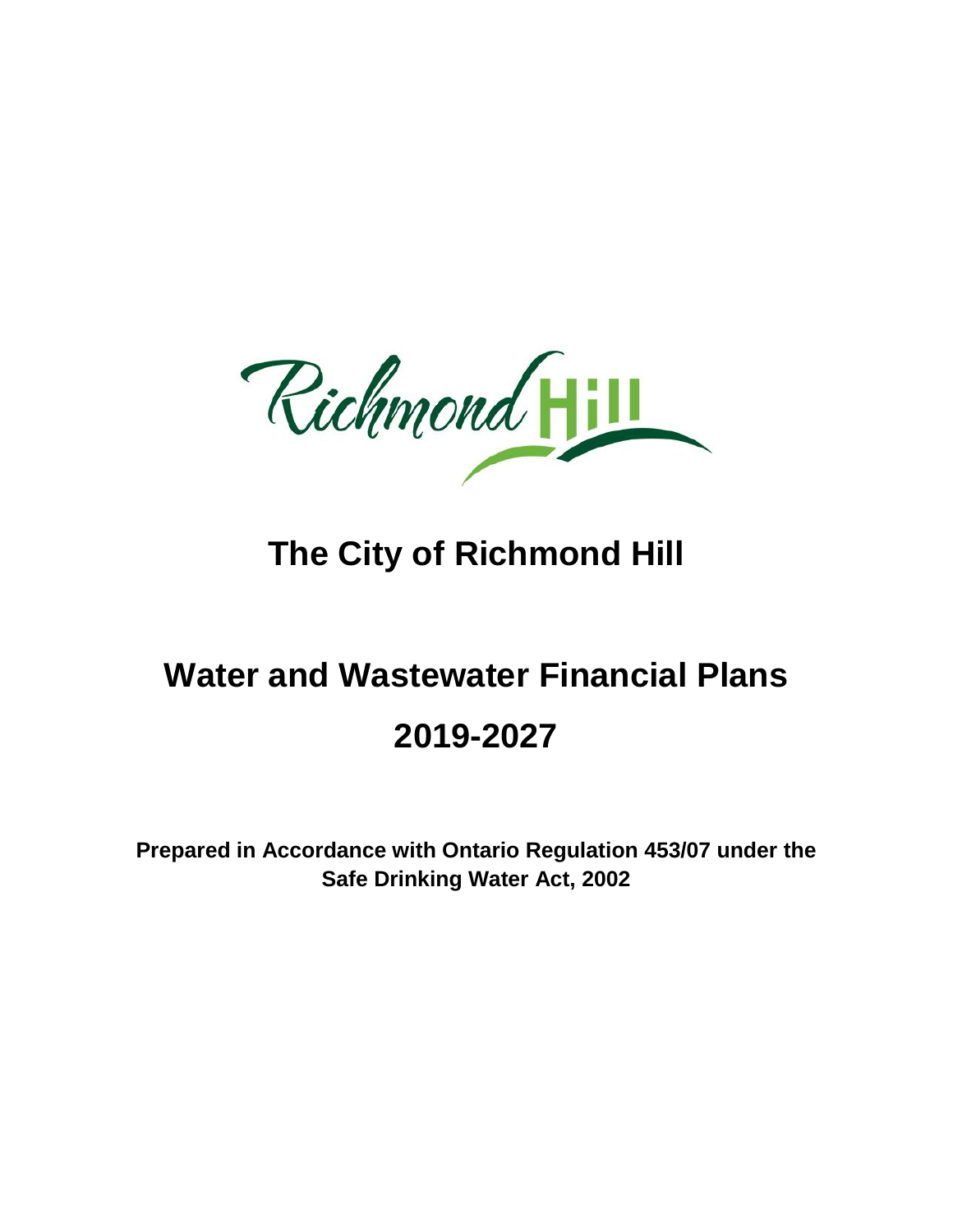# **INTRODUCTION**

The City of Richmond Hill currently provides water and wastewater services to approximate 195,022 residential and commercial customers. Water service is regulated under the Ontario Regulation 453/07 Financial Plans on the Safe Drinking Water Act. It requires the City to apply for municipal drinking water license and renew every five years along with Financial Plans.

The City's current water license is due to expire on August 2019. This Financial Plans is one part of the license renewal documentation required, and it is a living document to the water and wastewater systems. It provides details on the financial self-sustainability of the systems. An explanation of the requirement and the financial plans are to follow.

# **SAFE DRINKING WATER ACT**

The O.Reg. 453/07 Safe Drinking Water Act Financial Plans mandate water license renewal must be approved by Council of the Municipality, apply to a period of at least six years, and the first year of the financial plan must be the year existing municipal drinking water license would otherwise expired.

The financial plan must include the following items:

## **1. Statement of Financial Position**

- a. Total Financial Assets
- b. Total Liabilities
- c. Net Debt
- d. Non-Financial Assets: tangible capital assets, tangible capital assets under construction, inventories of supplies and prepaid expenses, and
- e. Changes in Tangible Capital Assets: additions, donations, write downs and disposal

## **2. Statement of Financial Operations**

- a. Total Revenues: water rates, user charges, other revenues
- b. Total Expenses: amortization expenses, interest expenses and other expenses
- c. Annual Surplus or Deficit, and
- d. Accumulated Surplus or Deficit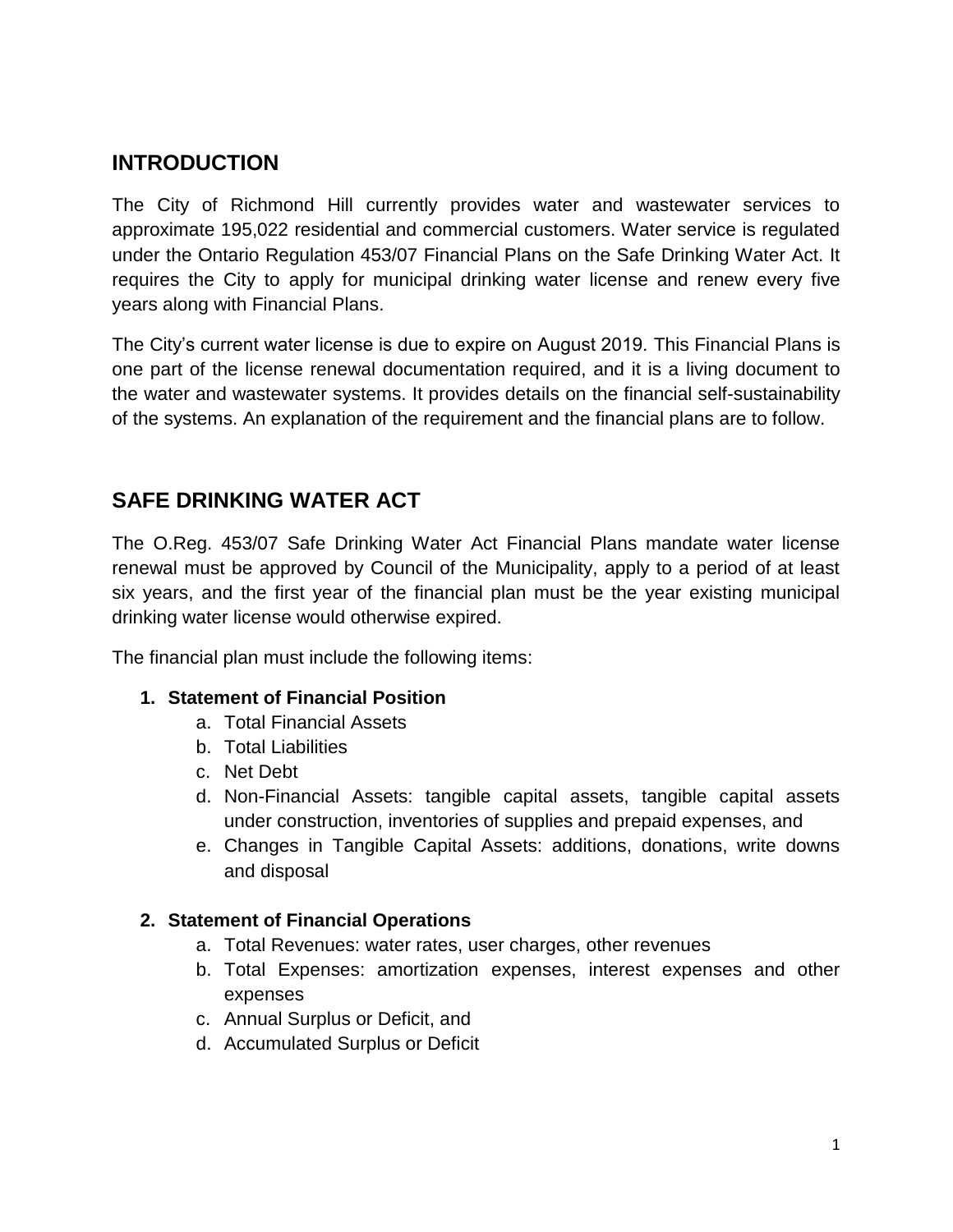## **3. Statement of Cash Flow**

- a. Operating Transactions: cash received from revenues, cash paid for operating expenses and finance charges
- b. Capital Transactions: proceeds on the sale of tangible capital assets and cash used to acquire capital assets
- c. Investing Transactions: acquisition and disposal of investments
- d. Financing Transaction: proceeds from the issuance of debt and debt repayment
- e. Changes in Cash and Cash Equivalent during the year, and
- f. Cash and Cash Equivalents at the beginning and end of the year

The Act also mandates the owner of the water system to make the financial plans available free of charge to the public and provide notice advising its availability. A copy of the financial plans must be provided to Ministry of Municipal Affairs and Housing. This Act does not prevent financial plans from being amended and owners have the option to provide additional information.

The City of Richmond Hill's 2019-2027 Water and Wastewater Financial Plans has met all of the above requirements. It is noted that Wastewater Financial Plan is not required under the legislation, but it is proactively provided.

The Financial Plans are derived from the 2018 Water and Wastewater Study using the full cost recovery method. Information is prepared using the most accurate information available at the time of publication. The legislation allows the financial plans to be updated annually as budget are prepared or undertaken at a minimum of every five years.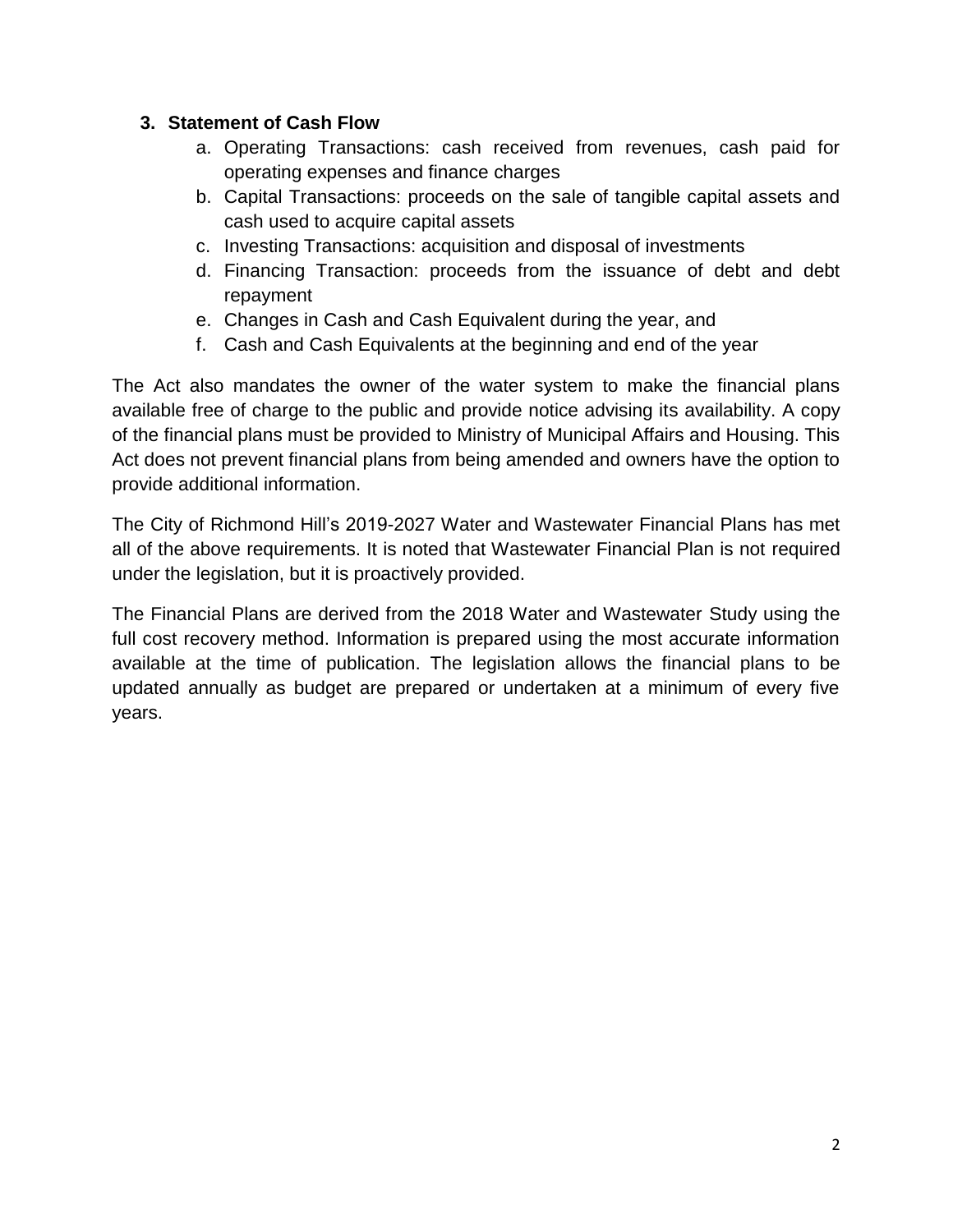#### **City of Richmond Hill Statement of Financial Position Water Network**

|                                                                                                            |           |                                    | <b>City of Richmond Hill</b><br><b>Statement of Financial Position</b><br><b>Water Network</b> |                        |                                          |                                        |                                                                                                        |                                                            |                                          |
|------------------------------------------------------------------------------------------------------------|-----------|------------------------------------|------------------------------------------------------------------------------------------------|------------------------|------------------------------------------|----------------------------------------|--------------------------------------------------------------------------------------------------------|------------------------------------------------------------|------------------------------------------|
| As at December 31<br><b>Financial Assets</b>                                                               | 2019      | 2020                               | 2021                                                                                           | 2022                   | <b>Forecast</b><br>2023                  | 2024                                   | 2025                                                                                                   | 2026                                                       | 2027                                     |
| Cash and Cash Equivalents<br>Water Billings Receivables<br>Inventory for Resale<br><b>Other Assets</b>     | 1,952,852 | 19,013,614 12,453,507<br>2,096,033 | 4,841,218<br>2,191,585                                                                         | 3,188,465<br>2,255,259 | 1,475,342<br>2,323,099<br>$\blacksquare$ | 1,523,422<br>2,392,980<br>ä,<br>$\sim$ | 1,604,777<br>2,464,964<br>$\sim$                                                                       | 4,091,924<br>2,539,112<br>$\blacksquare$<br>$\overline{a}$ | 6,050,254<br>2,615,491<br>$\blacksquare$ |
| <b>Total Financial Assets</b>                                                                              |           | 20,966,466 14,549,540              |                                                                                                | 7,032,802 5,443,724    | 3,798,441                                | 3,916,402                              | 4,069,740                                                                                              | 6,631,037                                                  | 8,665,746                                |
| <b>Liabilities</b><br>Accounts Payable & Accruded Liabilities<br>Debt<br>Deferred Revenue<br>Other         | 3,909,123 | 4,156,763                          | 4,381,234                                                                                      | 4,535,311              | 4,680,833                                | 4,831,028                              | 4,986,049                                                                                              | 5,146,032                                                  | 5,311,147                                |
| <b>Total Liabilities</b>                                                                                   | 3,909,123 | 4,156,763                          | 4,381,234                                                                                      | 4,535,311              | 4,680,833                                | 4,831,028                              | 4,986,049                                                                                              | 5,146,032                                                  | 5,311,147                                |
| <b>Net Financial Assets (Debt)</b>                                                                         |           | 17,057,343 10,392,776              | 2,651,568                                                                                      | 908,413                | (882, 391)                               | (914, 625)                             | (916, 308)                                                                                             | 1,485,004                                                  | 3,354,599                                |
| <b>Non-Financial Assets</b><br><b>Tangible Capital Assets</b><br>Inventory of Supplies<br>Prepaid Expenses |           |                                    |                                                                                                |                        |                                          |                                        | 67,067,507 77,056,556 88,368,184 93,474,887 98,571,120 101,957,516 105,474,836 106,857,720 109,005,617 |                                                            |                                          |
| <b>Total Non-Financial Assets</b>                                                                          |           |                                    |                                                                                                |                        |                                          |                                        | 67,067,507 77,056,556 88,368,184 93,474,887 98,571,120 101,957,516 105,474,836 106,857,720 109,005,617 |                                                            |                                          |
|                                                                                                            |           |                                    |                                                                                                |                        |                                          |                                        |                                                                                                        |                                                            |                                          |
|                                                                                                            |           |                                    |                                                                                                |                        |                                          |                                        |                                                                                                        |                                                            | 3                                        |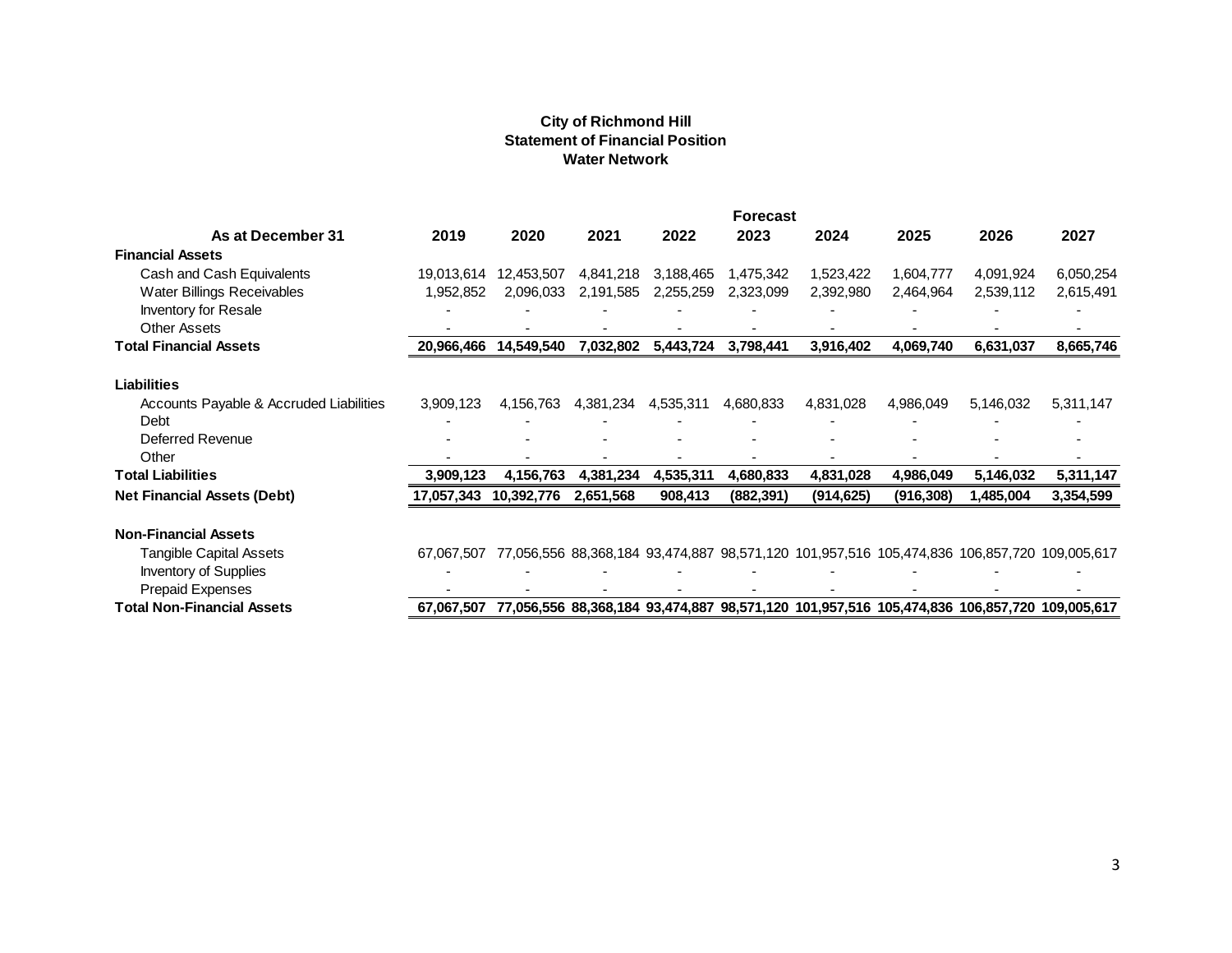#### **City of Richmond Hill Statement of Financial Operations Water Network**

|                                                                                                                                                                                                                                                    |                                                                           |                                                                           | <b>City of Richmond Hill</b><br><b>Statement of Financial Operations</b><br><b>Water Network</b> |                                                         |                                                                                                                                                               |                                                                           |                                                                           |                                                         |                                                         |
|----------------------------------------------------------------------------------------------------------------------------------------------------------------------------------------------------------------------------------------------------|---------------------------------------------------------------------------|---------------------------------------------------------------------------|--------------------------------------------------------------------------------------------------|---------------------------------------------------------|---------------------------------------------------------------------------------------------------------------------------------------------------------------|---------------------------------------------------------------------------|---------------------------------------------------------------------------|---------------------------------------------------------|---------------------------------------------------------|
| For the years ended December 31                                                                                                                                                                                                                    | 2019                                                                      | 2020                                                                      | 2021                                                                                             | 2022                                                    | <b>Forecast</b><br>2023                                                                                                                                       | 2024                                                                      | 2025                                                                      | 2026                                                    | 2027                                                    |
| <b>Revenues</b>                                                                                                                                                                                                                                    |                                                                           |                                                                           |                                                                                                  |                                                         |                                                                                                                                                               |                                                                           |                                                                           |                                                         |                                                         |
| Rate Based Revenue                                                                                                                                                                                                                                 |                                                                           | 35,564,664 38,172,221                                                     |                                                                                                  | 39,912,378 41,071,992                                   | 42,307,478                                                                                                                                                    | 43,580,130                                                                | 44,891,063                                                                | 46,241,432                                              | 47,632,420                                              |
| <b>Other Revenues</b>                                                                                                                                                                                                                              | 972,800                                                                   | 991,300                                                                   | 1,010,600                                                                                        | 1,030,100                                               | 1,050,200                                                                                                                                                     | 1,070,700                                                                 | 1,091,400                                                                 | 1,112,800                                               | 1,134,700                                               |
| Investment Income                                                                                                                                                                                                                                  | 30,000                                                                    | 30,000                                                                    | 30,000                                                                                           | 30,000                                                  | 30,000                                                                                                                                                        | 30,000                                                                    | 30,000                                                                    | 30,000                                                  | 30,000                                                  |
| <b>Earned DC Revenue</b>                                                                                                                                                                                                                           | 42,354                                                                    | $\blacksquare$                                                            | $\blacksquare$                                                                                   | 46,146                                                  | $\overline{a}$                                                                                                                                                | $\blacksquare$                                                            | $\blacksquare$                                                            | $\blacksquare$                                          |                                                         |
| Contributed / Assumed Assets                                                                                                                                                                                                                       | 1,628,116                                                                 | 1,083,419                                                                 | 1,341,492                                                                                        | 1,369,266                                               | 1,401,497                                                                                                                                                     | 1,438,836                                                                 | 1,482,234                                                                 | 1,533,047                                               | 1,593,166                                               |
| <b>Total Revenues</b>                                                                                                                                                                                                                              | 38,237,933                                                                | 40,276,940                                                                | 42,294,470                                                                                       | 43,547,504                                              | 44,789,176                                                                                                                                                    | 46,119,665                                                                | 47,494,698                                                                | 48,917,279                                              | 50,390,286                                              |
| <b>Expenses</b><br>Water Purchase Wholesale Cost<br><b>Other Operating Costs</b><br><b>Water Meter Services</b><br>General Maintenance-Administration<br>General Maintenance-Operation<br><b>Transfer to Other Departments</b><br>Interest on Debt | 240,500<br>251,000<br>707,300<br>4,826,200<br>3,403,600<br>$\overline{a}$ | 250,800<br>229,300<br>720,000<br>4,943,700<br>3,563,500<br>$\blacksquare$ | 259,700<br>228,100<br>732,600<br>5,018,100<br>3,620,100<br>$\frac{1}{2}$                         | 266,600<br>227,100<br>745,600<br>5,139,600<br>3,686,000 | 25,678,200 27,304,900 28,779,400 29,791,500 30,747,400 31,734,000 32,752,300 33,803,200 34,887,800<br>274,000<br>243,900<br>758,600<br>5,276,700<br>3,777,000 | 281,400<br>284,100<br>772,200<br>5,363,300<br>3,866,600<br>$\overline{a}$ | 288,700<br>285,000<br>785,900<br>5,451,100<br>3,946,500<br>$\blacksquare$ | 296,300<br>277,900<br>799,500<br>5,555,600<br>3,994,600 | 304,200<br>262,900<br>813,800<br>5,662,200<br>4,068,300 |
| Amortization                                                                                                                                                                                                                                       | 1,925,278                                                                 | 2,172,979                                                                 | 2,453,327                                                                                        | 2,610,501                                               | 2,770,726                                                                                                                                                     | 2,898,733                                                                 | 3,032,124                                                                 | 3,123,913                                               | 3,233,515                                               |
| <b>Total Expenses</b>                                                                                                                                                                                                                              | 37,032,078                                                                | 39,185,179                                                                | 41,091,327                                                                                       | 42,466,901                                              | 43,848,326                                                                                                                                                    | 45,200,333                                                                | 46,541,624                                                                | 47,851,013                                              | 49,232,715                                              |
| <b>Annual Surplus(Deficit)</b>                                                                                                                                                                                                                     | 1,205,855                                                                 | 1,091,761                                                                 | 1,203,143                                                                                        | 1,080,603                                               | 940,850                                                                                                                                                       | 919,332                                                                   | 953,073                                                                   | 1,066,265                                               | 1,157,571                                               |
| <b>Accumulated Surplus(Deficit) Beginning of Year</b>                                                                                                                                                                                              |                                                                           |                                                                           |                                                                                                  |                                                         | 80,056,923 81,262,777 82,354,538 83,557,681 84,638,284 85,579,134 86,498,466 87,451,539 88,517,804                                                            |                                                                           |                                                                           |                                                         |                                                         |
| <b>Accumulated Surplus (Deficit) End of Year</b>                                                                                                                                                                                                   | 81,262,777                                                                |                                                                           |                                                                                                  | 82,354,538 83,557,681 84,638,284                        | 85,579,134                                                                                                                                                    |                                                                           | 86,498,466 87,451,539 88,517,804                                          |                                                         | 89,675,376                                              |
|                                                                                                                                                                                                                                                    |                                                                           |                                                                           |                                                                                                  |                                                         |                                                                                                                                                               |                                                                           |                                                                           |                                                         | 4                                                       |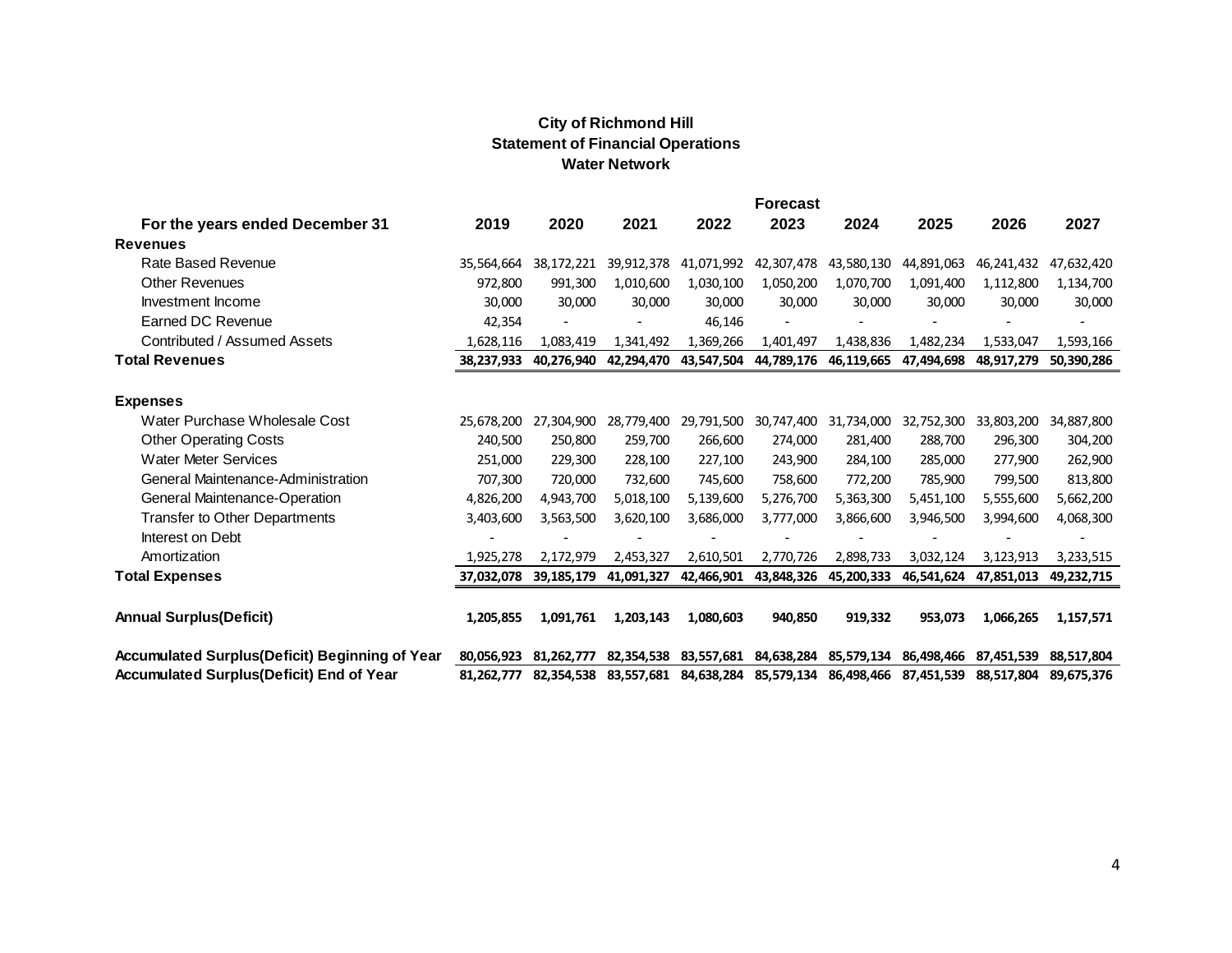#### **City of Richmond Hill Statement of Change in Cash Flow Water Network**

|                                                  |             |                                                                         | <b>City of Richmond Hill</b> |             |                 |                          |             |                             |               |
|--------------------------------------------------|-------------|-------------------------------------------------------------------------|------------------------------|-------------|-----------------|--------------------------|-------------|-----------------------------|---------------|
|                                                  |             | <b>Statement of Change in Cash Flow</b>                                 |                              |             |                 |                          |             |                             |               |
|                                                  |             |                                                                         | <b>Water Network</b>         |             |                 |                          |             |                             |               |
|                                                  |             |                                                                         |                              |             | <b>Forecast</b> |                          |             |                             |               |
| For the years ended December 31                  | 2019        | 2020                                                                    | 2021                         | 2022        | 2023            | 2024                     | 2025        | 2026                        | 2027          |
| Cash Provided by (Used in):                      |             |                                                                         |                              |             |                 |                          |             |                             |               |
| <b>Operations:</b>                               |             |                                                                         |                              |             |                 |                          |             |                             |               |
| Annual Surplus (Deficit)                         | 1.205.855   | 1,091,761                                                               | 1,203,143                    | 1.080.603   | 940.850         | 919.332                  | 953.073     | 1,066,265                   | 1.157.571     |
| Items not involving Cash:                        |             |                                                                         |                              |             |                 |                          |             |                             |               |
| Add: Amortization                                | 1,925,278   | 2,172,979                                                               | 2,453,327                    | 2,610,501   | 2,770,726       | 2,898,733                | 3,032,124   | 3,123,913                   | 3,233,515     |
| Less: Contributed/Assumed Assets                 | (1,628,116) | (1,083,419)                                                             | (1,341,492)                  | (1,369,266) | (1,401,497)     | (1,438,836)              | (1,482,234) | (1,533,047)                 | (1,593,166)   |
| Less: Earned DC Revenue                          | (42, 354)   |                                                                         |                              | (46, 146)   |                 |                          |             |                             |               |
| Increase/(Decrease) in Accounts Payables         | 432,211     | 247,641                                                                 | 224,471                      | 154,077     | 145,522         | 150.195                  | 155.021     | 159,984                     | 165,114       |
| (Increase)/Decrease in Water Billing Receivables | (158, 247)  | (143, 181)                                                              | (95, 552)                    | (63, 674)   | (67, 840)       | (69, 881)                | (71, 983)   | (74, 149)                   | (76, 379)     |
| Add: Loss on disposal of Tangible Capital Assets |             |                                                                         |                              |             |                 | $\blacksquare$           |             |                             |               |
| <b>Deferred Charges</b>                          |             |                                                                         |                              |             |                 |                          |             |                             |               |
| Decrease in Deferred Revenue                     |             |                                                                         |                              |             |                 |                          |             |                             |               |
| Received from Rate Stabilization                 | (3,044,036) | (2,590,879)                                                             | (2,722,522)                  | (3,042,108) | (3,301,922)     | (3,543,670)              | (3,747,637) | (3,943,468)                 | (4, 173, 580) |
| Transfer to Reserve Funds                        | 4,552,900   | 4,823,600                                                               | 5,089,800                    | 5,371,200   | 5.666.500       | 5,978,500                | 6,310,200   | 6,661,400                   | 7,033,500     |
| Net Change in Cash from Operations               | 3,243,491   | 4,518,503                                                               | 4,811,174                    | 4,695,186   | 4,752,338       | 4,894,373                | 5,148,565   | 5,460,898                   | 5,746,575     |
| Capital:                                         |             |                                                                         |                              |             |                 |                          |             |                             |               |
| Cash used to acquired Tangible Capital Assets    | (4,245,127) | (11,078,610)                                                            | (12, 423, 463)               | (6,347,939) | (6,465,461)     | (4,846,293)              | (5,067,210) | (2,973,751)                 | (3,788,245)   |
| Net Change in Cash from Capital                  | (4.245.127) | $(11,078,610)$ $(12,423,463)$ $(6,347,939)$ $(6,465,461)$ $(4,846,293)$ |                              |             |                 |                          | (5,067,210) | $(2,973,751)$ $(3,788,245)$ |               |
|                                                  |             |                                                                         |                              |             |                 |                          |             |                             |               |
| Financing:                                       |             |                                                                         |                              |             |                 |                          |             |                             |               |
| Debentures and Other Debt Repaid                 |             |                                                                         |                              |             |                 | $\overline{\phantom{a}}$ |             |                             |               |
| Net Change in Cash from Financing                |             |                                                                         |                              |             |                 |                          |             |                             |               |
| Investing:                                       |             |                                                                         |                              |             |                 |                          |             |                             |               |
| Increase in Investments                          |             |                                                                         |                              |             |                 |                          |             |                             |               |
| Net Change in Cash from Investing                |             |                                                                         |                              |             |                 |                          |             |                             |               |
| Net Change in Cash and Cash Equivalents          | (1,001,636) | (6, 560, 107)                                                           | (7,612,289)                  | (1,652,752) | (1,713,123)     | 48,080                   | 81,355      | 2,487,148                   | 1,958,330     |
|                                                  |             |                                                                         |                              |             |                 |                          |             |                             |               |
| Cash and Cash Equivalents, Beginning of Year     | 20,015,250  | 19,013,614                                                              | 12,453,507                   | 4,841,218   | 3,188,465       | 1,475,342                | 1,523,422   | 1,604,777                   | 4,091,924     |
| Cash and Cash Equivalents, End of Year           | 19,013,614  | 12,453,507                                                              | 4,841,218                    | 3,188,465   | 1,475,342       | 1,523,422                | 1,604,777   | 4,091,924                   | 6,050,254     |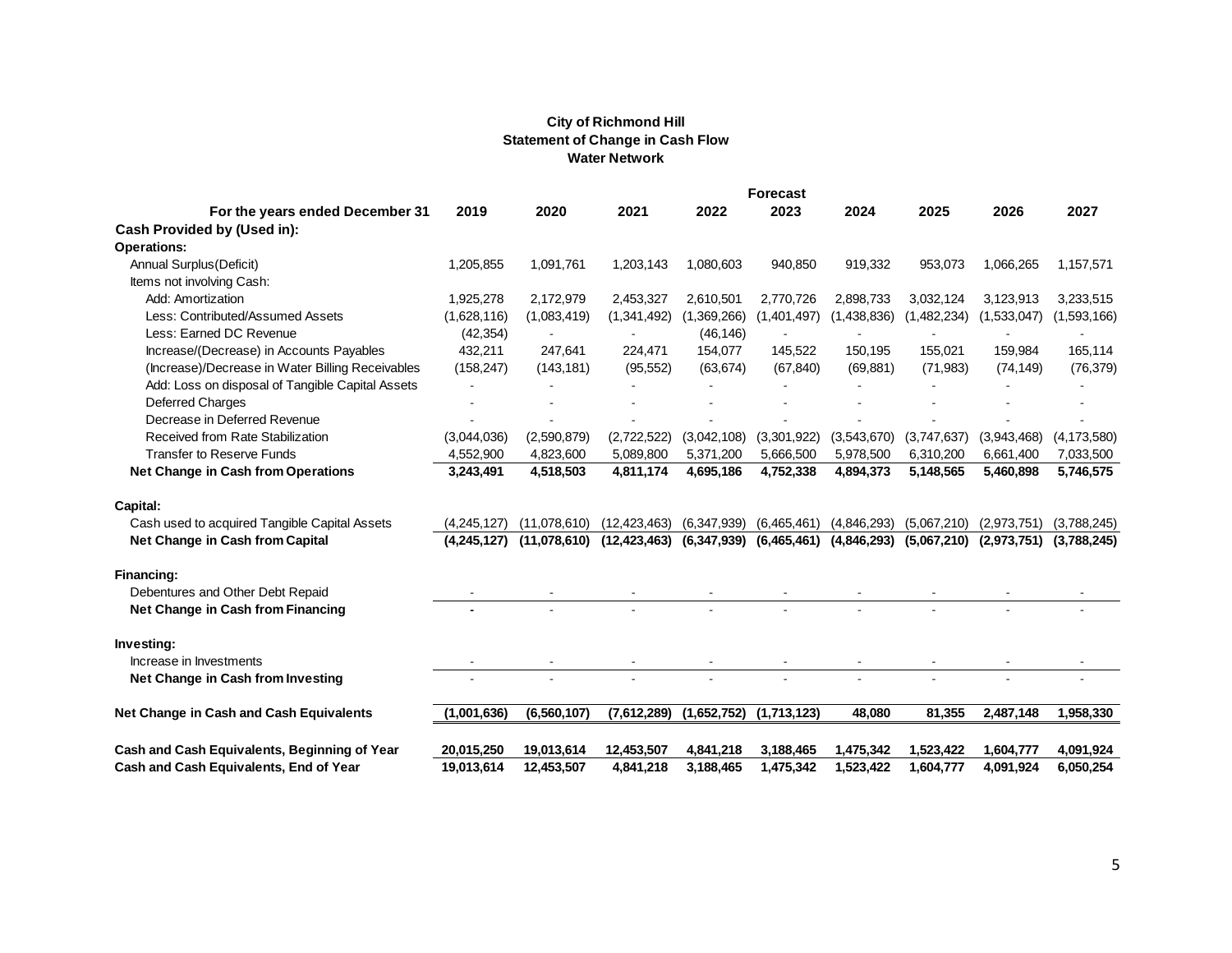#### **City of Richmond Hill Statement of Financial Position Wastewater Network**

|                                                                                                                                  |                |                     | <b>City of Richmond Hill</b><br><b>Wastewater Network</b> | <b>Statement of Financial Position</b>                    |                                                                                                                                        |                             |                                                            |                       |                                         |
|----------------------------------------------------------------------------------------------------------------------------------|----------------|---------------------|-----------------------------------------------------------|-----------------------------------------------------------|----------------------------------------------------------------------------------------------------------------------------------------|-----------------------------|------------------------------------------------------------|-----------------------|-----------------------------------------|
| As at December 31                                                                                                                | 2019           | 2020                | 2021                                                      | 2022                                                      | <b>Forecast</b><br>2023                                                                                                                | 2024                        | 2025                                                       | 2026                  | 2027                                    |
| <b>Financial Assets</b><br>Cash and Cash Equivalents<br>Water Billing Receivables<br>Inventory for Resale<br><b>Other Assets</b> |                |                     | $\blacksquare$                                            | 2,749,952 2,951,575 3,086,128 3,175,793<br>$\blacksquare$ | 46,488,777 59,728,736 74,062,871 88,936,187 102,737,834 116,616,895 131,487,876 147,083,693 163,812,397<br>3,271,324<br>$\blacksquare$ | 3,369,728<br>$\overline{a}$ | 3,471,093<br>$\blacksquare$<br>$\overline{a}$              | 3,575,507             | 3,683,062<br>$\blacksquare$<br>$\Delta$ |
| <b>Total Financial Assets</b>                                                                                                    |                |                     |                                                           |                                                           | 49,238,729 62,680,311 77,148,999 92,111,980 106,009,158 119,986,624 134,958,969 150,659,200 167,495,459                                |                             |                                                            |                       |                                         |
| <b>Liabilities</b><br>Accounts Payable & Accrued Liabilities<br>Debt<br><b>Deterred Revenue</b>                                  |                | 5,813,644 6,432,723 | 6,736,404                                                 | 6,924,898                                                 | 7,147,103<br>$\overline{a}$                                                                                                            | 7,376,433                   | 7,613,114                                                  | 7,857,390             | 8,109,518                               |
| Other<br><b>Total Liabilities</b>                                                                                                | 5,813,644      | 6,432,723           | 6,736,404                                                 | 6,924,898                                                 | 7,147,103                                                                                                                              | 7,376,433                   | 7,613,114                                                  | 7,857,390             | 8,109,518                               |
| <b>Net Financial Assets (Debt)</b>                                                                                               |                |                     |                                                           | 43,425,085 56,247,588 70,412,595 85,187,082               |                                                                                                                                        |                             | 98,862,055 112,610,191 127,345,855 142,801,810 159,385,941 |                       |                                         |
| <b>Non-Financial Assets</b><br><b>Tangible Capital Assets</b><br>Inventory of Supplies<br><b>Prepaid Expenses</b>                | $\blacksquare$ | $\sim$              |                                                           | ÷,<br>$\blacksquare$                                      | 61,957,592 65,913,324 69,425,017 72,976,423 77,946,023 83,123,927 87,729,911<br>÷,<br>$\blacksquare$                                   | ÷,<br>$\sim$                | ÷,<br>$\blacksquare$                                       | $\blacksquare$        | 92,083,338 95,788,117<br>÷,             |
| <b>Total Non-Financial Assets</b>                                                                                                |                |                     |                                                           |                                                           | 61,957,592 65,913,324 69,425,017 72,976,423 77,946,023 83,123,927                                                                      |                             |                                                            | 87,729,911 92,083,338 | 95,788,117                              |
|                                                                                                                                  |                |                     |                                                           |                                                           |                                                                                                                                        |                             |                                                            |                       | 6                                       |
|                                                                                                                                  |                |                     |                                                           |                                                           |                                                                                                                                        |                             |                                                            |                       |                                         |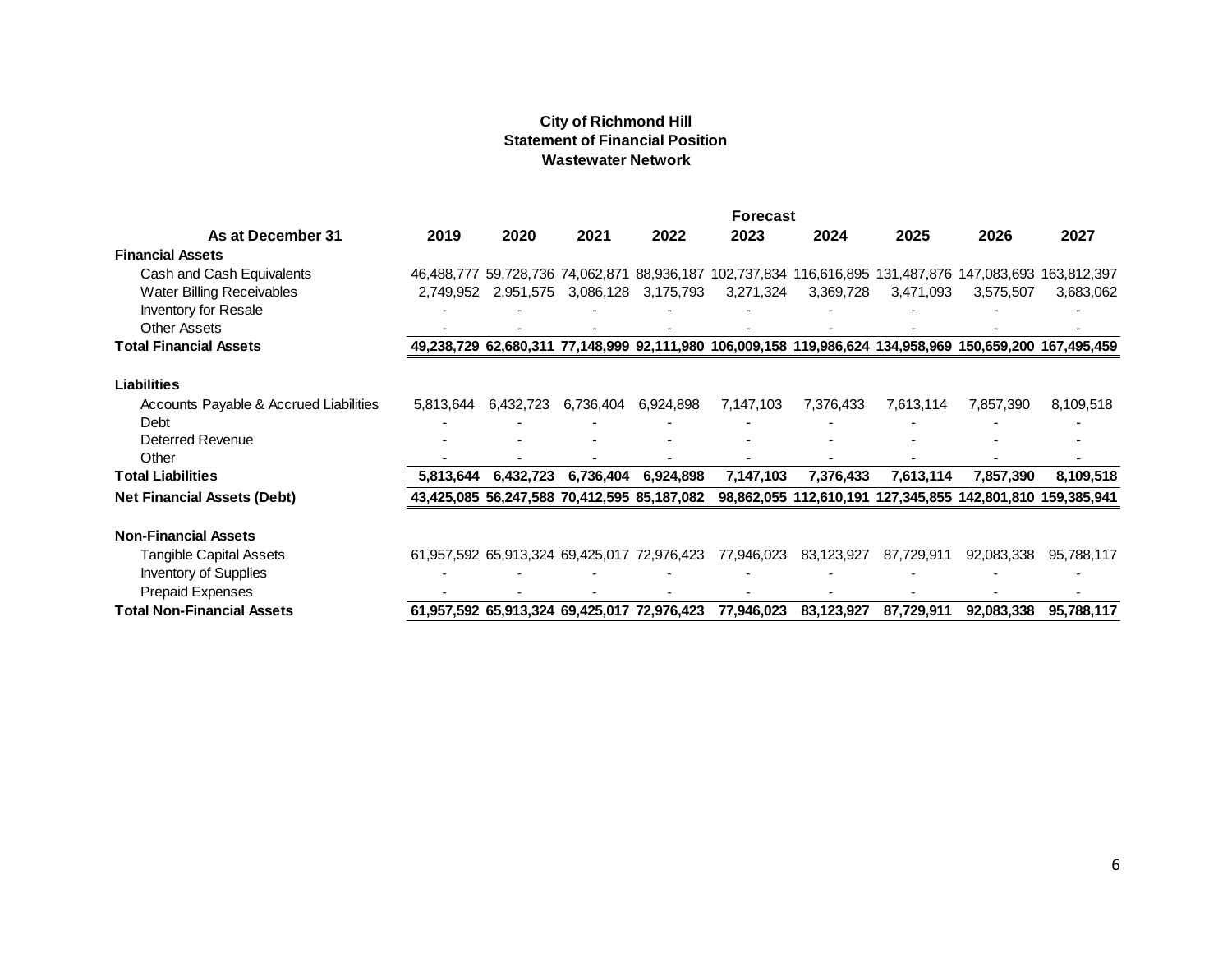#### **City of Richmond Hill Statement of Financial Operations Wastewater Network**

|                                                |                |                          | <b>City of Richmond Hill</b>             |                |                                                                         |                |            |                             |                          |
|------------------------------------------------|----------------|--------------------------|------------------------------------------|----------------|-------------------------------------------------------------------------|----------------|------------|-----------------------------|--------------------------|
|                                                |                |                          | <b>Statement of Financial Operations</b> |                |                                                                         |                |            |                             |                          |
|                                                |                |                          | <b>Wastewater Network</b>                |                |                                                                         |                |            |                             |                          |
|                                                |                |                          |                                          |                | <b>Forecast</b>                                                         |                |            |                             |                          |
| For the years ended December 31                | 2019           | 2020                     | 2021                                     | 2022           | 2023                                                                    | 2024           | 2025       | 2026                        | 2027                     |
| <b>Revenues</b>                                |                |                          |                                          |                |                                                                         |                |            |                             |                          |
| Rate Based Revenue                             | 50,081,168     | 53,753,058               | 56,203,498                               | 57,836,434     | 59,576,212                                                              | 61,368,324     | 63,214,344 | 65,115,895                  | 67,074,646               |
| <b>Other Revenues</b>                          | 649,700        | 664,200                  | 679,000                                  | 694,100        | 709,400                                                                 | 725,100        | 741,400    | 757,800                     | 774,800                  |
| Investment Income                              | 30,000         | 30,000                   | 30,000                                   | 30,000         | 30,000                                                                  | 30,000         | 30,000     | 30,000                      | 30,000                   |
| <b>Earned DC Revenue</b>                       | 1,602,808      | 1,605,708                | 1,652,273                                | 1,746,335      | 1,749,495                                                               | 1,800,230      | 1,852,437  | 1,906,157                   | 1,961,436                |
| Contributed / Assumed Assets                   | 2,111,212      | 2,153,689                | 1,902,008                                | 1,936,244      | 1,971,097                                                               | 2,006,576      | 2,042,695  | 2,079,463                   | 2,116,894                |
| <b>Total Revenues</b>                          | 54,474,888     | 58,206,655               | 60,466,779                               | 62,243,114     | 64,036,203                                                              | 65,930,230     | 67,880,876 | 69,889,315                  | 71,957,776               |
|                                                |                |                          |                                          |                |                                                                         |                |            |                             |                          |
| <b>Expenses</b>                                |                |                          |                                          |                |                                                                         |                |            |                             |                          |
| Wastewater Wholesale Cost                      | 38,352,900     | 42,437,000               | 44,440,400                               | 45,683,900     | 47,149,800                                                              | 48,662,700     | 50,224,100 | 51,835,600                  | 53,498,900               |
| <b>Other Operating Costs</b>                   | 152,000        | 170,400                  | 173,200                                  | 178,200        | 183,400                                                                 | 188,700        | 194,100    | 199,800                     | 205,600                  |
| <b>Water Meter Services</b>                    | 356,100        | 325,100                  | 323,600                                  | 322,400        | 346,000                                                                 | 402,900        | 404,500    | 394,100                     | 373,000                  |
| General Maintenance-Administration             | 472,200        | 480,300                  | 361,400                                  | 367,800        | 374,300                                                                 | 381,100        | 387,700    | 394,400                     | 401,600                  |
| General Maintenance-Operation                  | 2,306,900      | 1,953,700                | 1,700,900                                | 1,739,500      | 1,784,700                                                               | 1,814,700      | 1,845,000  | 1,880,200                   | 1,916,600                |
| Transfer to Other Departments                  | 1,409,000      | 1,484,900                | 1,512,800                                | 1,533,100      | 1,562,800                                                               | 1,596,900      | 1,630,500  | 1,649,700                   | 1,681,800                |
| Interest on Debt                               | $\blacksquare$ | $\overline{\phantom{a}}$ | $\blacksquare$                           | $\blacksquare$ | $\blacksquare$                                                          | $\blacksquare$ | ÷          | $\blacksquare$              | $\overline{\phantom{a}}$ |
| Amortization                                   | 982,811        | 1,043,771                | 1,100,003                                | 1,157,418      | 1,233,048                                                               | 1,312,183      | 1,385,235  | 1,456,071                   | 1,519,775                |
| <b>Total Expenses</b>                          | 44,031,911     | 47,895,171               | 49,612,303                               | 50,982,318     | 52,634,048                                                              | 54,359,183     | 56,071,135 | 57,809,871                  | 59,597,275               |
| <b>Annual Surplus(Deficit)</b>                 | 10,442,976     | 10,311,484               | 10,854,476                               | 11,260,795     | 11,402,155                                                              | 11,571,047     | 11,809,741 | 12,079,444                  | 12,360,500               |
| Accumulated Surplus(Deficit) Beginning of Year | 84,656,069     |                          |                                          |                | 95,099,045 105,410,529 116,265,005 127,525,801 138,927,956 150,499,003  |                |            | 162, 308, 743 174, 388, 187 |                          |
| Accumulated Surplus(Deficit) End of Year       | 95.099.045     |                          |                                          |                | 105,410,529 116,265,005 127,525,801 138,927,956 150,499,003 162,308,743 |                |            | 174,388,187 186,748,688     |                          |
|                                                |                |                          |                                          |                |                                                                         |                |            |                             |                          |
|                                                |                |                          |                                          |                |                                                                         |                |            |                             |                          |
|                                                |                |                          |                                          |                |                                                                         |                |            |                             |                          |
|                                                |                |                          |                                          |                |                                                                         |                |            |                             |                          |
|                                                |                |                          |                                          |                |                                                                         |                |            |                             |                          |
|                                                |                |                          |                                          |                |                                                                         |                |            |                             |                          |
|                                                |                |                          |                                          |                |                                                                         |                |            |                             |                          |
|                                                |                |                          |                                          |                |                                                                         |                |            |                             |                          |
|                                                |                |                          |                                          |                |                                                                         |                |            |                             |                          |
|                                                |                |                          |                                          |                |                                                                         |                |            |                             | $\overline{7}$           |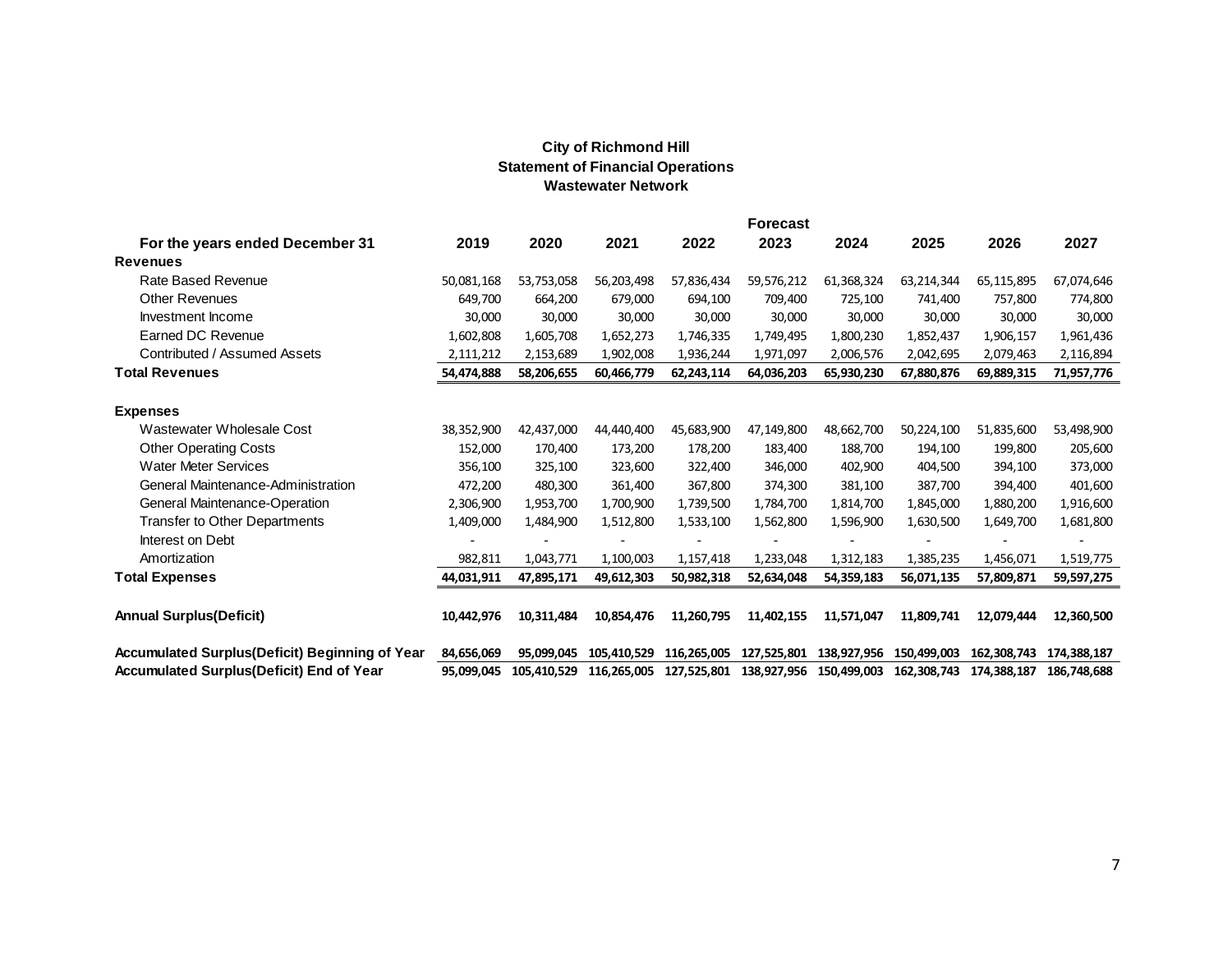#### **City of Richmond Hill Statement of Change in Cash Flow Wastewater Network**

|                                                                |               |               | <b>City of Richmond Hill</b>                                         |             |                 |             |             |             |               |
|----------------------------------------------------------------|---------------|---------------|----------------------------------------------------------------------|-------------|-----------------|-------------|-------------|-------------|---------------|
|                                                                |               |               | <b>Statement of Change in Cash Flow</b><br><b>Wastewater Network</b> |             |                 |             |             |             |               |
|                                                                |               |               |                                                                      |             | <b>Forecast</b> |             |             |             |               |
| For the years ended December 31<br>Cash Provided by (Used in): | 2019          | 2020          | 2021                                                                 | 2022        | 2023            | 2024        | 2025        | 2026        | 2027          |
| Operations:                                                    |               |               |                                                                      |             |                 |             |             |             |               |
| Annual Surplus (Deficit)                                       | 10.442.976    | 10,311,484    | 10,854,476                                                           | 11,260,795  | 11,402,155      | 11,571,047  | 11,809,741  | 12,079,444  | 12,360,500    |
| Items not involving Cash:                                      |               |               |                                                                      |             |                 |             |             |             |               |
| Add: Amortization                                              | 982.811       | 1,043,771     | 1,100,003                                                            | 1,157,418   | 1,233,048       | 1,312,183   | 1,385,235   | 1,456,071   | 1,519,775     |
| Less: Contributed/Assumed Assets                               | (2, 111, 212) | (2, 153, 689) | (1,902,008)                                                          | (1,936,244) | (1,971,097)     | (2,006,576) | (2,042,695) | (2,079,463) | (2, 116, 894) |
| Less: Earned DC Revenue                                        | (1,602,808)   | (1,605,708)   | (1,652,273)                                                          | (1,746,335) | (1,749,495)     | (1,800,230) | (1,852,437) | (1,906,157) | (1,961,436)   |
| Increase/(Decrease) in Accounts Payables                       | 415,974       | 619,080       | 303,681                                                              | 188,493     | 222,205         | 229,330     | 236,682     | 244,276     | 252,128       |
| (Increase)/Decrease in Water Billing Receivables               | (195, 351)    | (201, 623)    | (134, 553)                                                           | (89,664)    | (95, 531)       | (98, 405)   | (101, 365)  | (104, 414)  | (107, 555)    |
| Add: Loss on disposal of Tangible Capital Assets               |               |               |                                                                      |             |                 |             |             |             |               |
| <b>Deferred Charges</b>                                        |               |               |                                                                      |             |                 |             |             |             |               |
| Decrease in Deferred Revenue                                   |               |               |                                                                      |             |                 |             |             |             |               |
| Contribution to Rate Stabilization                             | 4,886,368     | 4,342,858     | 4,710,098                                                            | 5,015,234   | 5,193,112       | 5,339,424   | 5,556,044   | 5,792,995   | 6,033,146     |
| <b>Transfer to Reserve Funds</b>                               | 3,687,000     | 3,729,600     | 3,764,400                                                            | 3,796,200   | 3,798,800       | 3,815,800   | 3,828,300   | 3,843,100   | 3,856,700     |
| Net Change in Cash from Operations                             | 16,505,759    | 16,085,773    | 17,043,823                                                           | 17,645,897  | 18,033,198      | 18,362,573  | 18,819,505  | 19,325,852  | 19,836,366    |
| Capital:                                                       |               |               |                                                                      |             |                 |             |             |             |               |
| Cash used to acquired Tangible Capital Assets                  | (4.767.684)   | (2.845.814)   | (2.709.688)                                                          | (2.772.581) | (4,231,551)     | (4,483,511) | (3,948,525) | (3,730,035) | (3, 107, 661) |
| Net Change in Cash from Capital                                | (4,767,684)   | (2,845,814)   | (2,709,688)                                                          | (2,772,581) | (4,231,551)     | (4,483,511) | (3,948,525) | (3,730,035) | (3, 107, 661) |
| Financing:                                                     |               |               |                                                                      |             |                 |             |             |             |               |
| Debentures and Other Debt Repaid                               |               |               |                                                                      |             |                 |             |             |             |               |
| Net Change in Cash from Financing                              |               |               |                                                                      |             |                 |             |             |             |               |
| Investing:                                                     |               |               |                                                                      |             |                 |             |             |             |               |
| Increase in Investments                                        |               |               |                                                                      |             |                 |             |             |             |               |
| Net Change in Cash from Investing                              |               |               |                                                                      |             |                 |             |             |             |               |
| Net Change in Cash and Cash Equivalents                        | 11,738,075    | 13,239,959    | 14,334,135                                                           | 14,873,316  | 13,801,647      | 13,879,061  | 14,870,981  | 15,595,817  | 16,728,705    |
| Cash and Cash Equivalents, Beginning of Year                   | 34,750,702    | 46,488,777    | 59,728,736                                                           | 74,062,871  | 88,936,187      | 102,737,834 | 116,616,895 | 131,487,876 | 147,083,693   |
| Cash and Cash Equivalents, End of Year                         | 46,488,777    | 59,728,736    | 74,062,871                                                           | 88,936,187  | 102,737,834     | 116,616,895 | 131,487,876 | 147,083,693 | 163,812,397   |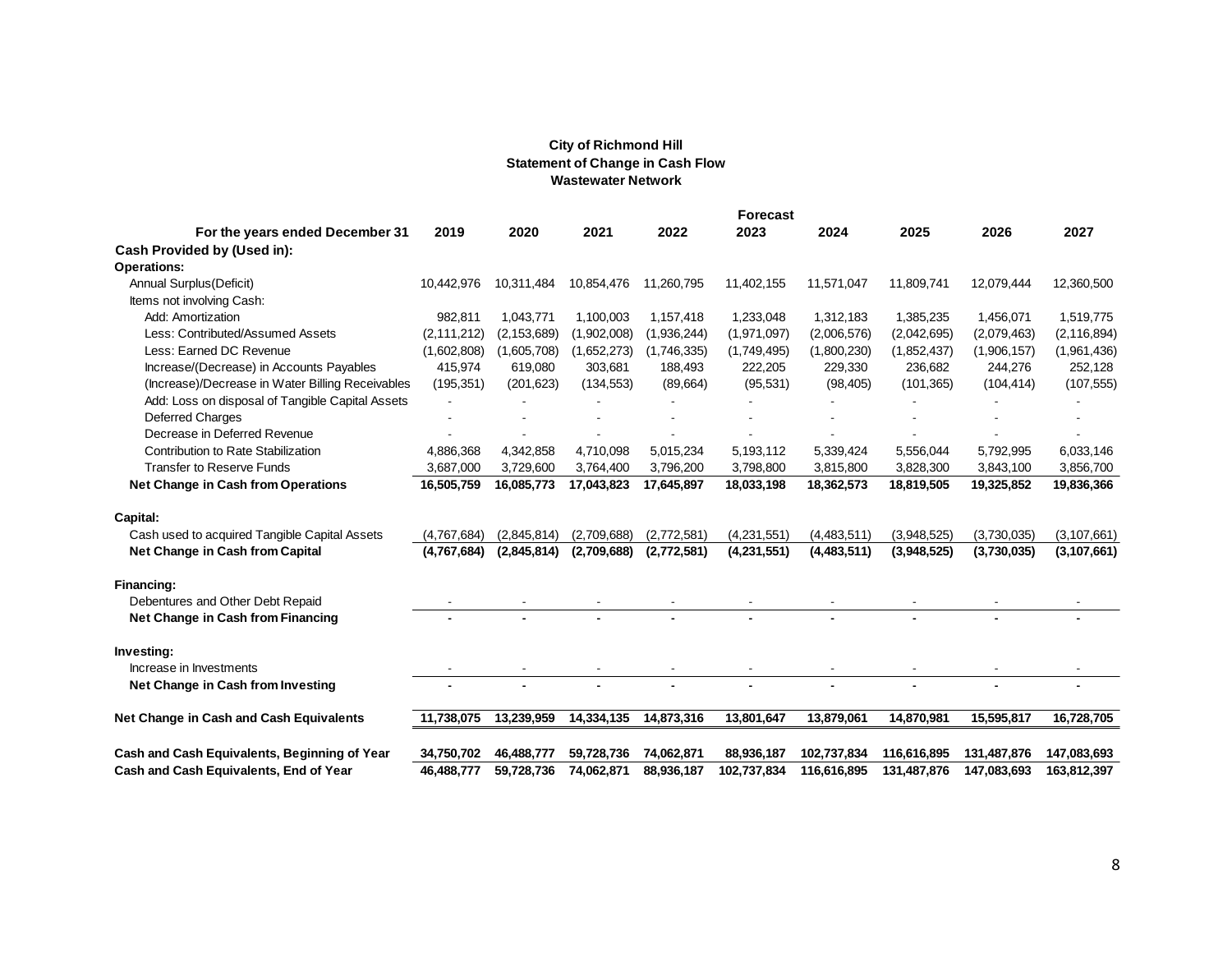# **NOTES AND ASSUMPTIONS**

## **STATEMENT OF FINANCIAL POSITION**

The Statement of Financial Position presents City of Richmond Hill's water and wastewater assets, liabilities and non-financial assets as at the end of each reporting period.

## **Financial Assets**

*Cash and Cash Equivalents*: This comes from the end of year balance on the statement of cash flows. It is the cash in the reserve funds including the annual surplus/deficit, and annual cash provided by and used in operating and capital activities.

*Water Billing Receivables*: This is based on the historical year end receivables from water billing customers. It is the average of 2016, 2017 and 2018 receivable rate of 5.49% of total revenue. Wastewater uses the same rate as it is on the same billing.

## **Financial Liabilities**

*Accounts Payable and Accrued Liabilities*: Wholesale cost payable to the York Region. At December 31, the City has November and December bills payable which represent 15.22% of the total wholesale cost. This rate is multiply by the annual wholesale cost estimate. The total wholesale cost represents 84.5% of the total expenses. Other payables such as employee salaries and miscellaneous payable are on accrued basis; therefore, it is not part of the accounts payable forecast.

## **Non-Financial Assets**

Non-financial assets consists of tangible capital assets (TCA), inventory of supplies, and prepaid expenses.

*Tangible Capital Assets* **(TCA)**: Non-financial physical assets having useful lives extended beyond the current year and are not intended for sales in the ordinary course of operations. TCA are recorded at historical cost, but reported at net book value on the balance sheet. It includes all the amounts directly attribute to acquisition, construction, development, betterment of an asset and developers' contribution.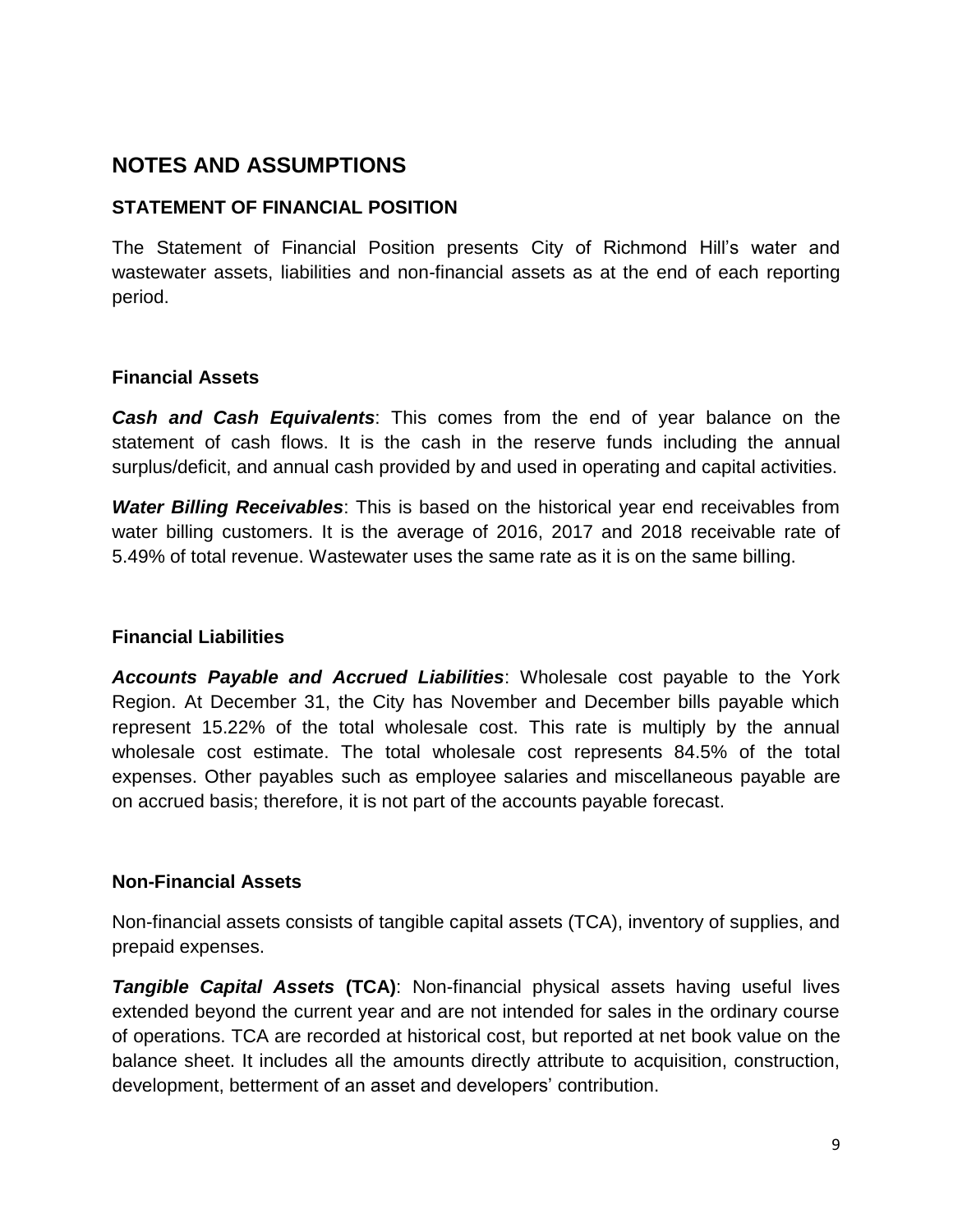*TCA – Additions*: The City's acquisition, construction, development or replacement of assets.

*TCA – Contributed Assets*: These are growth assets constructed by developers and assumed by the City.

*TCA – Disposals*: All assets residual values on disposal are assumed at zero at the end of its useful life.

*TCA – Amortization*: Annual amortization is charged in the year the asset is available for productive use and in the year of disposal. A fixed annual amortization rate based on historic average is used to depreciate the asset. Below is the asset useful life of the water and wastewater infrastructure. Appendix I is the Tangible Capital Asset Summary for water and wastewater.

| <b>Assets</b>                                  | <b>Useful Life - Years</b> |
|------------------------------------------------|----------------------------|
| Watermain Infrastructure                       | 50-100                     |
| Hydrants                                       | 50                         |
| <b>Control and Specialty Values</b>            | 28-50                      |
| <b>Water Meters</b>                            | 20                         |
| <b>Water Vehicles</b>                          | $7 - 10$                   |
| <b>Sanitary Sewers Infrastructure</b>          | 50-100                     |
| <b>Maintenance Holes</b>                       | 93-100                     |
| <b>Pumping Stations and Facility Equipment</b> | $10 - 50$                  |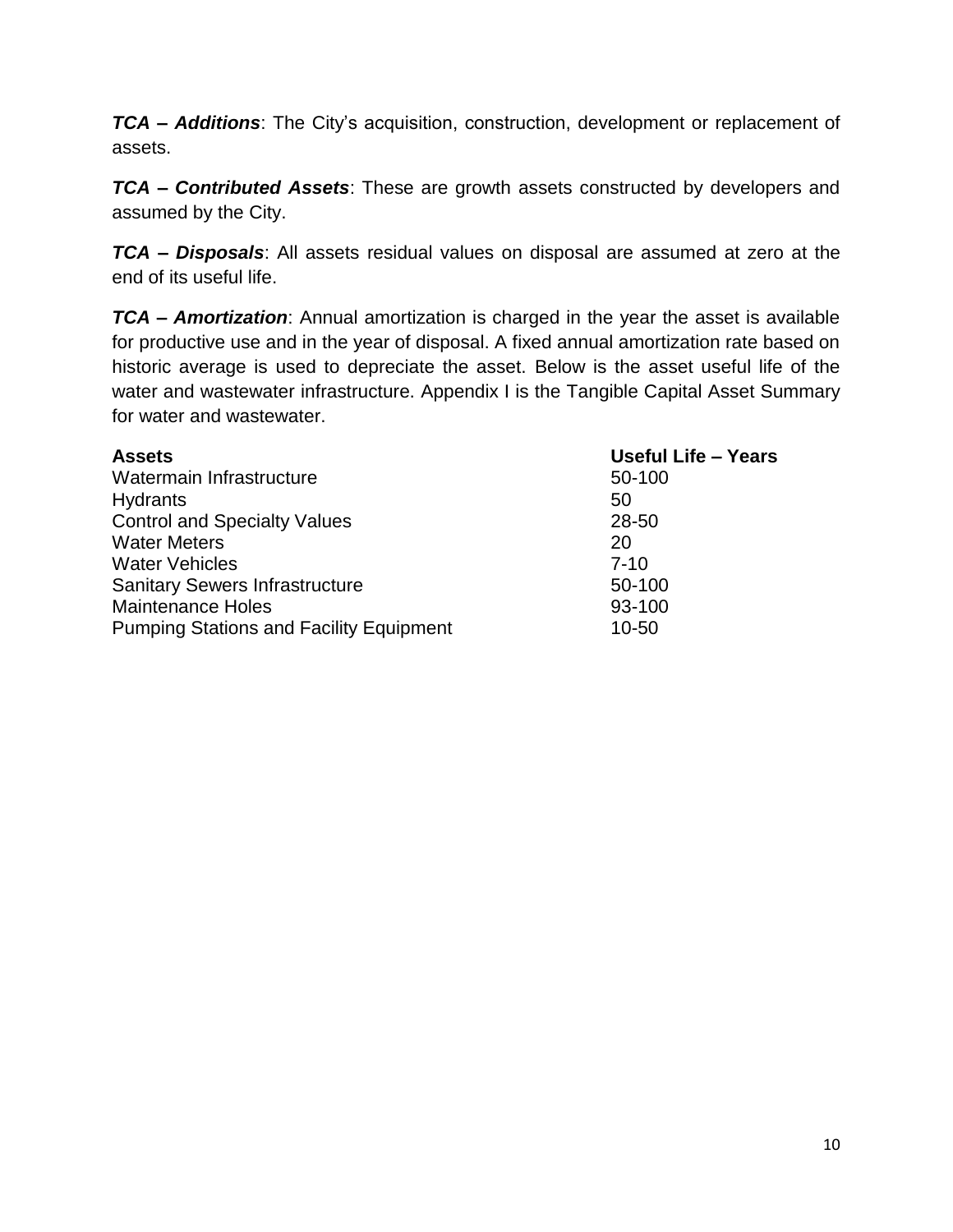## **STATEMENT OF FINANCIAL OPERATIONS**

The Statement of Financial Operations outlines the projected annual revenues, expenses, surplus or deficit, and accumulated surplus/deficit of the City of Richmond Hill.

#### **Revenues**

*Rate Based Revenue*: Forecast based on the product of volume consumption and the City's water and wastewater rate. Water demand is net of water loss and wastewater is assumed with the same volume output. The rate derived after analyzing the total full cost recovery required each year. Rate is expected to increase on April 1 of each year. The 2018 Water and Wastewater Study list the detail breakdown of the rates and volume assumptions.

*Other Revenues*: Water meter and water wastewater maintenance user charges. They include new account fees, administrative charges, plumbing, water service on/off charges, and sewer blocked lateral fees. Annual projection is based on historical averages.

*Investment Income*: Annual projection of interest received from cash account.

*Earned DC Revenue*: Developers' contribution to the growth of the City's assets.

*Contributed/Assumed Assets*: New water and wastewater infrastructure built by developers are assumed into the City's property after completion. The value is equivalent to the value of tangible capital asset contributed/assumed assets under the Statement of Financial Position.

## **Expenses**

*Water Purchase Wholesale Cost*: Forecasted using the York Region's wholesale rate for water and wastewater multiple with the same volume consumption used in the rate based revenue.

*Other Expenses*: Costs associated with providing water and wastewater services to users, and contribution to share services in other departments. They are categorized into other operating costs, water meter services, water wastewater maintenance, and tax rate recoveries transfers. A detail breakdown is provided in the 2018 Water and Wastewater Study.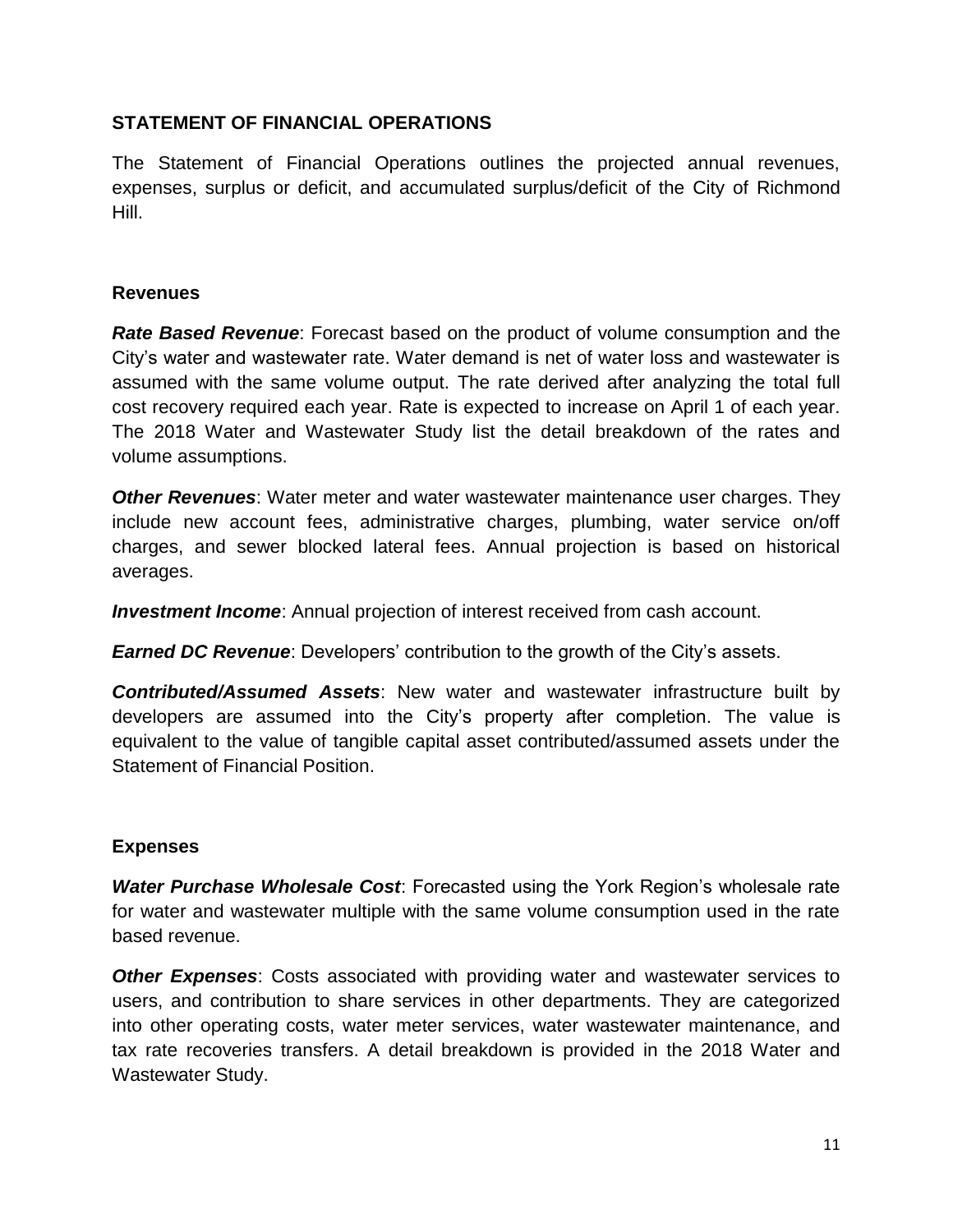#### **Annual and Accumulated Surplus (Deficit)**

Annual surplus (deficit) is net result of total revenue less total expenses. Accumulated surplus (deficit) is the combined of reserve funds, tangible capital asset balance and annual surplus (deficit) carry forward. Below is the accumulated surplus calculation for water and wastewater.

#### **Accumulated Surpus-Water**

|                                              | 2018       |
|----------------------------------------------|------------|
| <b>Opening Reserve Balance</b>               |            |
| Reserves: Watermain                          | 16,866,971 |
| Reserves: DC                                 | 254,451    |
| <b>Reserves: Water Meter</b>                 | 1,973,131  |
| Reserves: Water/Sewage Stabilization         | 1,620,232  |
| <b>Total Reserve Balance</b>                 | 20,714,785 |
| Less: Debt Obligations and Deffered Revenues |            |
| Add: Adjustment for TCA                      | 57,188,000 |
| <b>Total Opening Balance</b>                 | 77,902,785 |
| 2018 Annual Surplus                          | 2,154,138  |
| <b>2018 Closing Balance</b>                  | 80,056,923 |

#### **Accumulated Surpus-Wastewater**

|                                              | 2018       |
|----------------------------------------------|------------|
| <b>Opening Reserve Balance</b>               |            |
| <b>Reserves: Sanitary Sewer</b>              | 21,019,175 |
| Reserves: DC                                 | 254,451    |
| <b>Reserves: Water Meter</b>                 | 1,973,131  |
| Reserves: Water/Sewage Stabilization         | 1,620,232  |
| <b>Total Reserve Balance</b>                 | 24,866,989 |
| Less: Debt Obligations and Deffered Revenues |            |
| Add: Adjustment for TCA                      | 49,612,000 |
| <b>Total Opening Balance</b>                 | 74,478,989 |
| 2018 Annual Surplus                          | 10,177,080 |
| 2018 Closing Balance                         | 84,656,069 |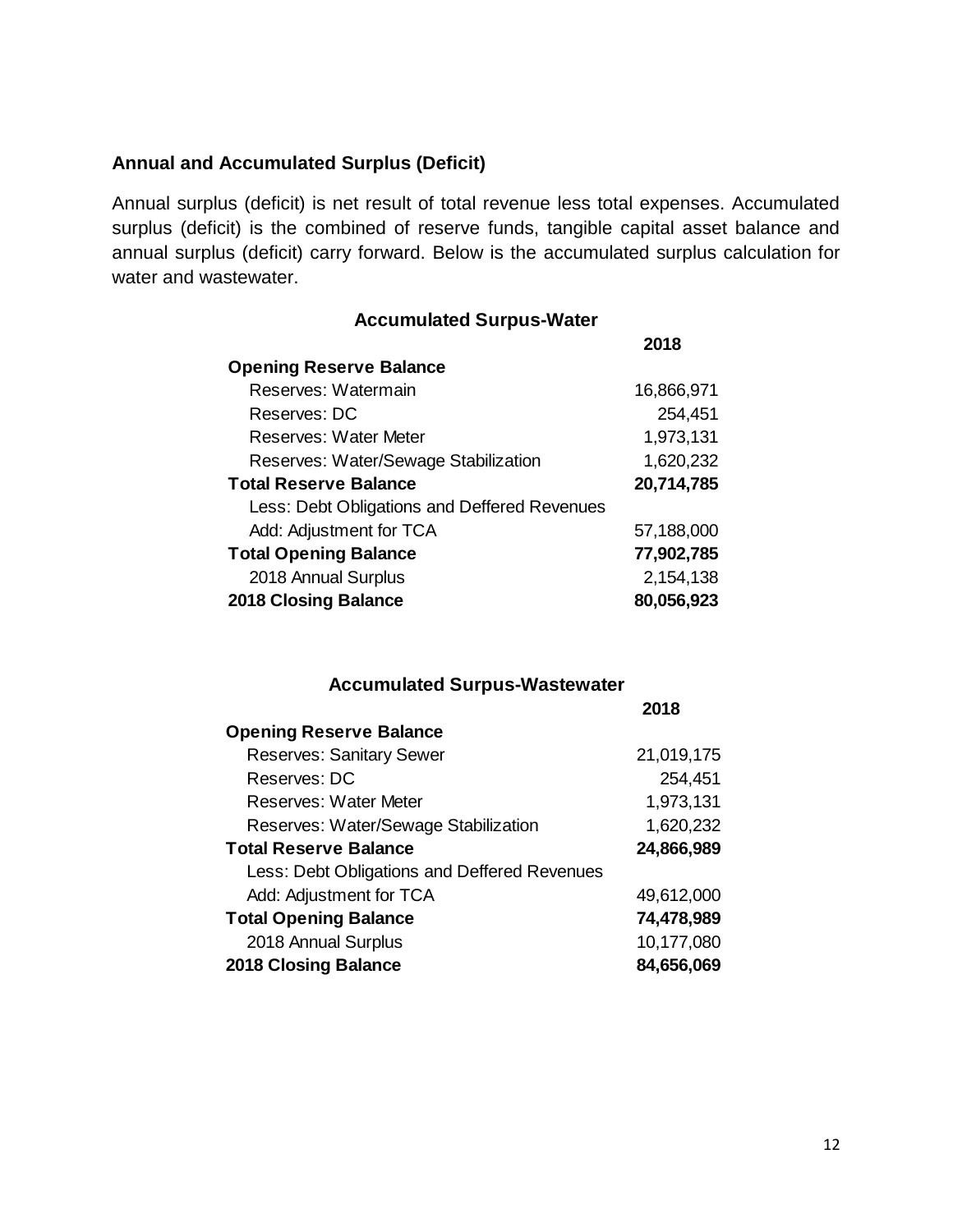#### **STATEMENT OF CASH FLOWS**

The statement of cash flows provides information about the changes in cash and cash equivalent of the City of Richmond Hill's water and wastewater network. It outlines the cash received and paid for in operating activities, capital activities, financing activities, and investment activities.

#### **Operating Activities**

These are the cash that received from revenue and cash paid on expenses. It also include the cash increase and decrease from accounts payable and water billing receivables. Non-cash impacting item such as amortization are added back to cash.

#### **Capital Activities**

This represents the cash in reserve funds that are used to acquire, constructed or develop tangible capital assets.

#### **Financing and Investing Activities**

The City currently does not have any debt or debentures. Its investments are projected to be flat over the period from 2019-2027.